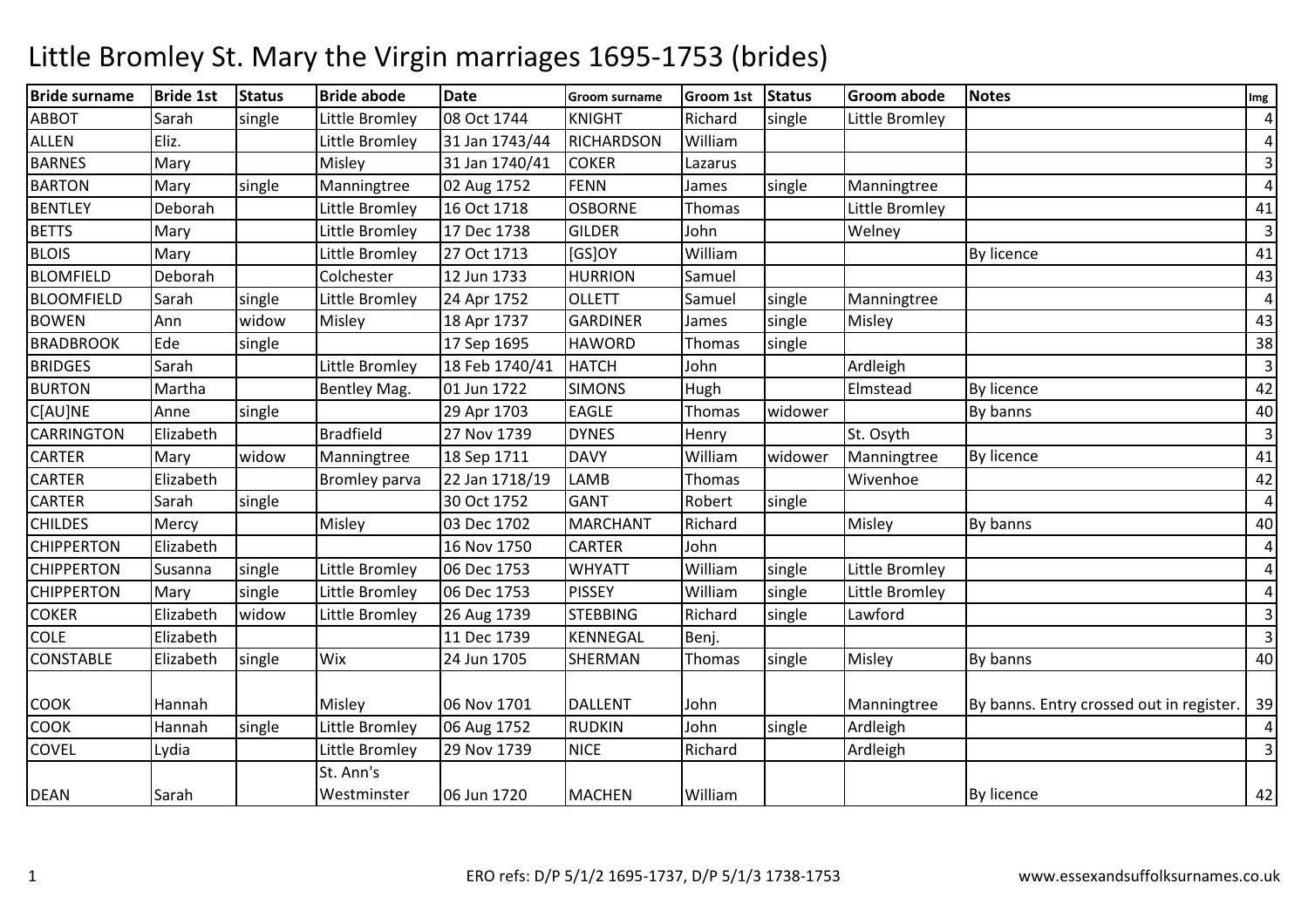| <b>Bride surname</b> | <b>Bride 1st</b> | <b>Status</b> | <b>Bride abode</b> | <b>Date</b>                 | <b>Groom surname</b> | Groom 1st Status |         | <b>Groom abode</b>   | <b>Notes</b>                                                                                                                                                                                                                          | Img            |
|----------------------|------------------|---------------|--------------------|-----------------------------|----------------------|------------------|---------|----------------------|---------------------------------------------------------------------------------------------------------------------------------------------------------------------------------------------------------------------------------------|----------------|
|                      |                  |               |                    |                             |                      |                  |         |                      | Mr. Thomas Hickeringill & Mrs.                                                                                                                                                                                                        |                |
| <b>DREW</b>          | Deborah          |               | Melford            | 03 Mar 1740/41 HICKERINGILL |                      | Thomas           |         | Wickes               | Deborah Drew                                                                                                                                                                                                                          | $\mathsf{3}$   |
| <b>DREW</b>          | Hannah           |               | Little Bromley     | 04 Oct 1743                 | <b>BURREL</b>        | John             |         | Little Bromley       |                                                                                                                                                                                                                                       | $\overline{4}$ |
| <b>DUNNINGHAM</b>    | Margarett        |               |                    | 21 Feb 1733/34              | <b>GLADDEN</b>       | John             |         |                      |                                                                                                                                                                                                                                       | 43             |
| <b>EADES</b>         | Elizabeth        |               |                    | 28 May 1751                 | <b>JACOBS</b>        | Samuel           |         |                      |                                                                                                                                                                                                                                       | $\overline{4}$ |
| <b>EAGLE</b>         | Hellen           | single        | <b>Bromley</b>     | 03 Oct 1706                 | <b>COLE</b>          | Simon            | single  | <b>Bromley</b>       | By banns                                                                                                                                                                                                                              | 41             |
| <b>EAGLE</b>         | Ann              |               | Little Bromley     | 27 Oct 1737                 | <b>GARROD</b>        | Richard          |         |                      |                                                                                                                                                                                                                                       | 43             |
| <b>EASTHOOD</b>      | Sarah            |               | Misley             | 31 May 1696                 | <b>MANNING</b>       | William          |         | Misley               |                                                                                                                                                                                                                                       | 38             |
| <b>ELNOT</b>         | Sarah            |               |                    | 16 Oct 1750                 | <b>POLLY</b>         | Samuel           |         |                      |                                                                                                                                                                                                                                       | $\overline{a}$ |
| <b>FIDGET</b>        | Ann              | single        | Colchester         | 01 Apr 1744                 | <b>CAMPION</b>       | George           | widower | Rowhedge             |                                                                                                                                                                                                                                       | $\overline{4}$ |
| <b>FINCH</b>         | Sarah            |               |                    | 03 Apr 1733                 | <b>PORTER</b>        | William          |         |                      |                                                                                                                                                                                                                                       | 43             |
| <b>FIRMAN</b>        | Susan            |               | Dedham             | 31 Jan 1699/00              | <b>FOX</b>           | Mark             |         | Dedham               | By licence.                                                                                                                                                                                                                           | 39             |
| <b>FLURRY</b>        | Sarah            | single        |                    | * * *                       | <b>GARRID</b>        | James            | single  |                      | Banns only, not a marriage. Appears on<br>loose piece of paper in register<br>covering 1685-1738. "Please to publish<br>ye Bands of Marage between James<br>Garrid singel man and Sarah Flurry<br>singel woman both of this Parrish." | 13             |
| <b>FRANCES</b>       | Hannah           |               | Little Bromley     | 30 Dec 1736                 | <b>BURRELL</b>       | John             |         |                      |                                                                                                                                                                                                                                       | 43             |
| <b>FRANCIS</b>       | Anne             | widow         | Little Bromley     | 05 Feb 1705/6               | <b>DREW</b>          | Robert           | single  | Little Bromley       | By banns                                                                                                                                                                                                                              | 40             |
| <b>GARDNER</b>       | Mary             | widow         |                    | 08 Sep 1695                 | <b>CONSTABLE</b>     | John             | widower |                      |                                                                                                                                                                                                                                       | 38             |
| <b>GEORGE</b>        | Martha           |               | Little Bromley     | 16 Nov 1737                 | <b>WINTER</b>        | James            |         |                      |                                                                                                                                                                                                                                       | 43             |
| <b>GRIGGS</b>        | Martha           |               | Misley             | 29 Jun 1742                 | <b>DAY</b>           | George           |         | Little Bromley       |                                                                                                                                                                                                                                       | $\overline{4}$ |
| <b>GUTTRIDGE</b>     | Susanna          |               | Little Bromley     | 07 Dec 1736                 | <b>WRIGHT</b>        | Henry            |         | <b>Great Bromley</b> |                                                                                                                                                                                                                                       | 43             |
| <b>HARR</b>          | Katherine        |               |                    | 10 Feb 1718/19              | <b>WHALE</b>         | John             |         |                      |                                                                                                                                                                                                                                       | 42             |
| <b>HAWARD</b>        | Eliz.            |               | Little Bromley     | 14 Oct 1725                 | <b>SHED</b>          | John             |         | Lawford              |                                                                                                                                                                                                                                       | 42             |
| <b>HAWKINS</b>       | Elizabeth        | single        |                    | 09 Oct 1744                 | <b>CLARK</b>         | John             | single  |                      |                                                                                                                                                                                                                                       | $\overline{4}$ |
| <b>HILLS</b>         | Dorothy          |               | Manningtree        | 29 Oct 1701                 | <b>NORMAN</b>        | James            | widower | Manningtree          | By banns. Entry crossed out in register.                                                                                                                                                                                              | 39             |
| <b>HILLS</b>         | Mary             | single        |                    | 13 Oct 1752                 | <b>JENNINGS</b>      | John             | single  |                      |                                                                                                                                                                                                                                       | $\overline{4}$ |
| <b>HOMES</b>         | Rebecca          | single        | Misley             | 17 May 1705                 | <b>ALLEN</b>         | Thomas           | widower | Elmstead             | By banns                                                                                                                                                                                                                              | 40             |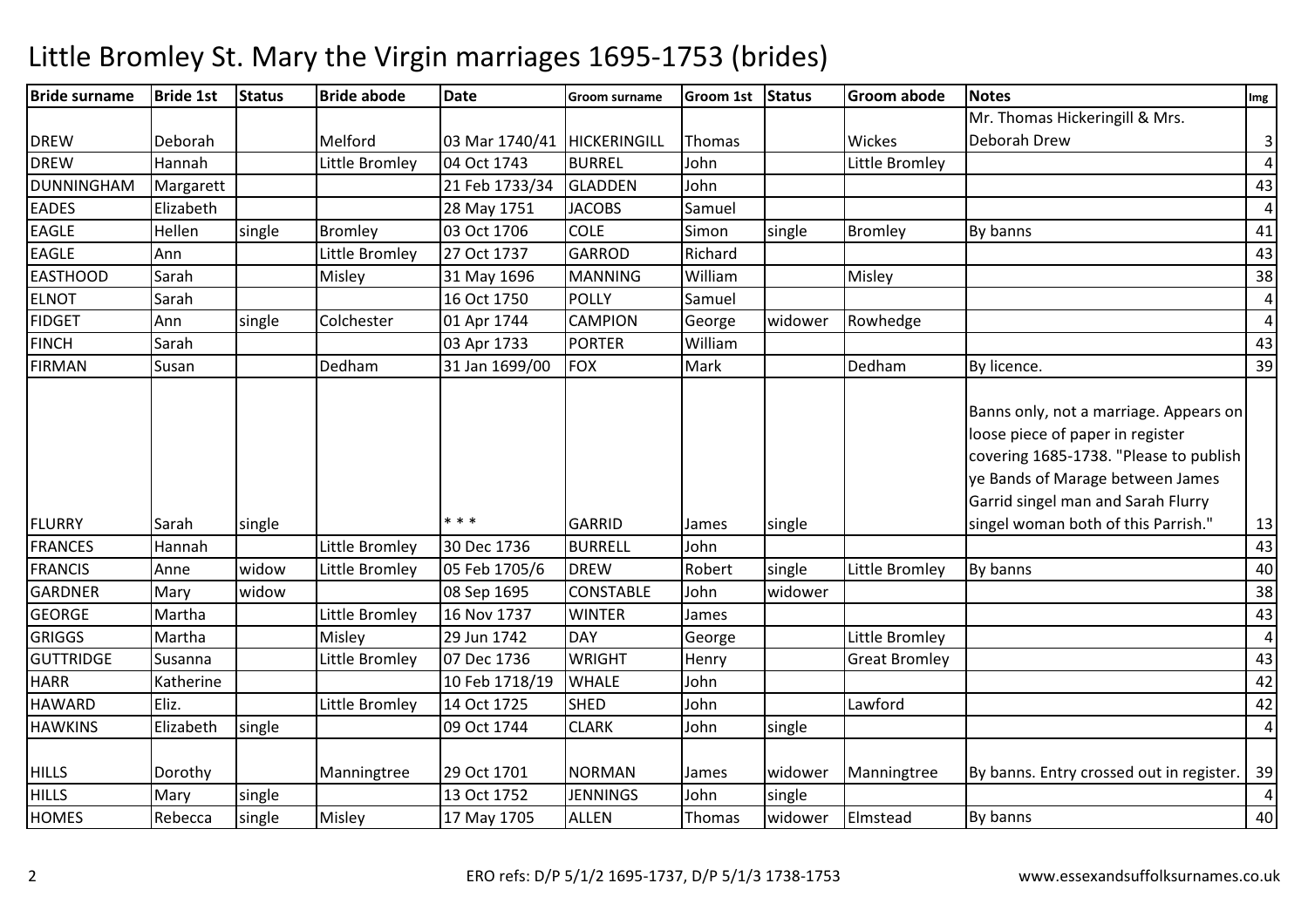| <b>Bride surname</b> | <b>Bride 1st</b> | <b>Status</b> | <b>Bride abode</b> | <b>Date</b>    | <b>Groom surname</b> | Groom 1st Status |         | <b>Groom abode</b> | <b>Notes</b>                        | Img                     |
|----------------------|------------------|---------------|--------------------|----------------|----------------------|------------------|---------|--------------------|-------------------------------------|-------------------------|
| <b>HOWSIGO</b>       | Anne             |               |                    | 23 Apr 1699    | <b>FRANCIS</b>       | John             |         |                    | By banns                            | 39                      |
| <b>KEBEL</b>         | Mary             | single        | Little Bromley     | 17 Oct 1749    | <b>HAMONT</b>        | William          | single  | <b>Bradfield</b>   |                                     | 4                       |
| <b>KEMBALL</b>       | Mary             |               |                    | 04 Aug 1700    | <b>PEGG</b>          | William          |         |                    | By banns                            | 39                      |
| <b>KING</b>          | Anne             | widow         |                    | 12 Dec 1710    | <b>WITHERBY</b>      | Thomas           | single  | Little Bromley     | By banns                            | 41                      |
| LANSDEL              | Anne             | widow         | Manningtree        | 08 Sep 1706    | LIMMER               | Daniel           | widower | Misley             | By banns                            | 41                      |
|                      |                  |               |                    |                |                      |                  |         |                    | Mr. Robt. Middleton & Mrs. Ann      |                         |
| LAYMAN               | Ann              |               |                    | 28 Nov 1721    | <b>MIDDLETON</b>     | Robt.            |         |                    | Layman                              | 42                      |
| LILLY                | Mary             | single        | Little Bromley     | 19 Nov 1753    | <b>BARTON</b>        | John             | widower | <b>Bradfield</b>   |                                     | 4                       |
| <b>MAIER</b>         | Mary             |               |                    | 04 Jan 1735/36 | <b>GROVE</b>         | Robert           |         |                    |                                     | 43                      |
| <b>MASON</b>         | Rebecca          |               | Manningtree        | 21 Apr 1698    | <b>CRICK</b>         | John             |         | <b>Bradfield</b>   | By licence.                         | 39                      |
| <b>MIMES</b>         | Mary             |               |                    | 29 Oct 1700    | <b>MULLEY</b>        | John             |         |                    | By licence                          | 39                      |
| <b>MIXER</b>         | Mary             | single        |                    | 15 Jan 1695/96 | <b>GOSLING</b>       | Benjamin         | widower |                    |                                     | 38                      |
|                      |                  |               |                    |                |                      |                  |         |                    |                                     |                         |
| <b>MULLEY</b>        | Sarah            |               |                    | 23 Nov 1732    | <b>HARVEY</b>        | John             |         |                    | Mr. John Harvey & Mrs. Sarah Mulley | 43                      |
| <b>NEWTON</b>        | Mary             |               |                    | 30 Jul 1700    | <b>CARTER</b>        | Symon            |         |                    | <b>By licence</b>                   | 39                      |
| <b>NEWTON</b>        | Susan            |               | Elmstead           | 25 Dec 1718    | BLE[W_][O_]T         | Richard          |         | Kelvedon           |                                     | 41                      |
| <b>NOBLE</b>         | Ann              |               | Little Bromley     | 08 Aug 1725    | <b>HATENS</b>        | Richard          |         | Dovercourt         |                                     | 42                      |
| <b>NOWLAND</b>       | Sarah            |               |                    | 29 Apr 1727    | <b>CHIPPERTON</b>    | Isaac            |         |                    |                                     | 42                      |
| <b>NUNN</b>          | Rachel           |               | Misley             | 22 Nov 1739    | <b>MORE</b>          | John             |         | Little Bentley     |                                     | 3                       |
| <b>PARKER</b>        | Mary             |               | Dovercourt         | 06 Oct 1739    | <b>NEWTON</b>        | Robert           | widower | Dovercourt         |                                     | 3                       |
| <b>PARKER</b>        | Susan            | single        |                    | 25 Dec 1744    | LEEVER               | Bishop           | single  |                    |                                     | 4                       |
| <b>POWEL</b>         | Sarah            | single        | Little Bromley     | 03 Aug 1704    | <b>WELLS</b>         | Georg            | widower | Manningtree        |                                     | 40                      |
| <b>RUDKIN</b>        | Susan            | single        | Dedham             | 03 May 1753    | <b>NORMAN</b>        | Abraham          | widower | Misley             |                                     | 4                       |
| <b>SANDCRAFT</b>     | Mary             | single        | Little Bromley     | 27 Apr 1749    | <b>MAYER</b>         | James            | widower | Little Bromley     |                                     | $\overline{\mathbf{4}}$ |
| <b>SCOT</b>          | Ann              | widow         | Little Bromley     | 02 Nov 1736    | <b>RAMPLIN</b>       | William          | widower | <b>Buxhall</b>     |                                     | 43                      |
| <b>SCURRELL</b>      | Ellen            |               |                    | 07 Dec 1732    | <b>PEGGS</b>         | Thomas           |         |                    |                                     | 43                      |
| <b>SEAGOLD</b>       | Mary             | widow         | Misley             | 26 Sep 1739    | <b>BLOOMFIELD</b>    | John             | single  | Brantam            |                                     | 3                       |
| <b>SHEAPERD</b>      | Anne             |               |                    | 25 Jan 1698/99 | <b>NOBLE</b>         | William          |         |                    | By banns.                           | 39                      |
|                      |                  |               |                    |                |                      |                  |         |                    | Mr. Richard Sparrow & Mrs. Mary     |                         |
| <b>SIMPSON</b>       | Mary             |               | Manningtree        | 02 Jul 1739    | SPARROW              | Richard          |         |                    | Simpson                             | 3                       |
| <b>SIMPSON</b>       | Hannah           |               |                    | 04 Mar 1744/45 | <b>POTTER</b>        | Samuel           |         |                    |                                     | $\overline{4}$          |
| <b>SKINGE</b>        | Ann              |               | Ardleigh           | 26 Mar 1719    | <b>KENDALL</b>       | William          |         | Elmstead           |                                     | 42                      |